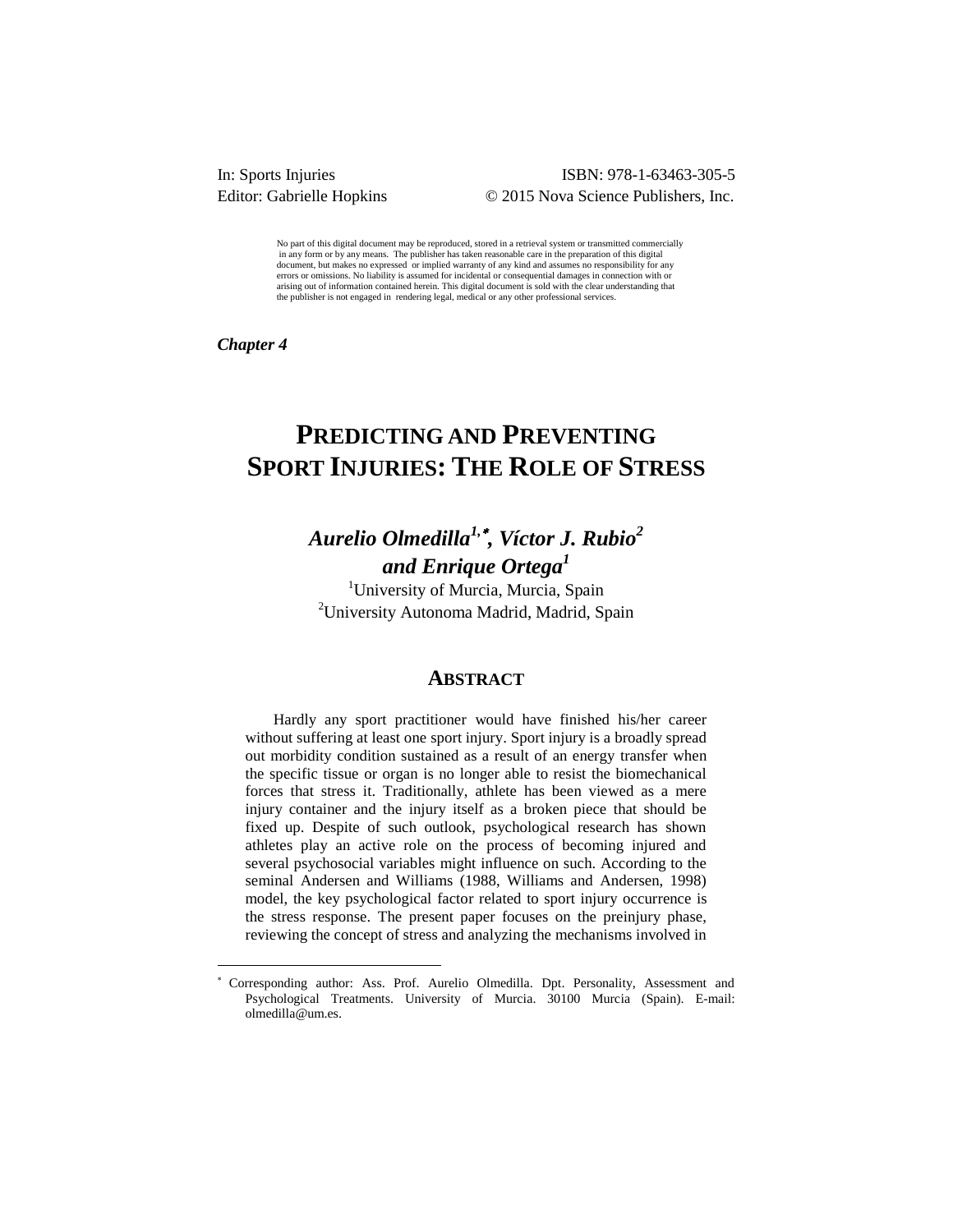sport injury occurrence. It also reviews the experiences of interventions aimed to cope with stress and the empirical evidence of such interventions preventing sport injuries.

## **THE BEGINNINGS OF THE STUDY OF THE STRESS-SPORT INJURY RELATIONSHIPS**

The interest in psychological factors affecting sport injuries dates back to the 1970's when several authors tried to find relationships between personality traits and injury vulnerability (see, for instance, Williams and Andersen, 2007). However, such attempts, some of which found differences between injured and non-injured athletes, while others did not (see Andersen and Williams, 1988), brought about a more interactional approach (see Fischer, 1984, for a claim of a Person x Situation outlook instead of the static trait approach) where the concept of stress caught the attention of researchers.

By the seventies, stress had already been shown to play a role in disease promotion (see Krantz, Glass, Contrada and Miller, 1981) and accident occurrence in the work setting (see Burham's 2009 review). In this way, Holmes, in 1970 (cited in Andersen and Williams, 1988), having recently developed the Social Readjustment Rating Scale for assessing stressful life events with his colleague Rahe (Holmes and Rahe, 1967), found that there was a greater likelihood for football players to become injured when they had experienced important life events. This was the first of a series of studies that, in many cases, found greater incidence of sport injuries when athletes were exposed to high stress levels (Bramwell, Masuda, Wagner, and Holmes, 1975; Coddington and Troxell, 1980; Cryan and Alles, 1983; Lysens, Auweele, and Ostyn, 1986; Passer and Seese, 1983). These and some other results led Andersen and Williams (1988) to propose a model that aimed to provide a theoretical framework for explaining the relationship between stress and other psychosocial factors and injury outcome.

## **THE ANDERSEN AND WILLIAMS'S STRESS AND INJURY MODEL**

The Andersen and Williams's (1988) model, slightly revised years later (Williams and Andersen, 1998), is centered on the stress response,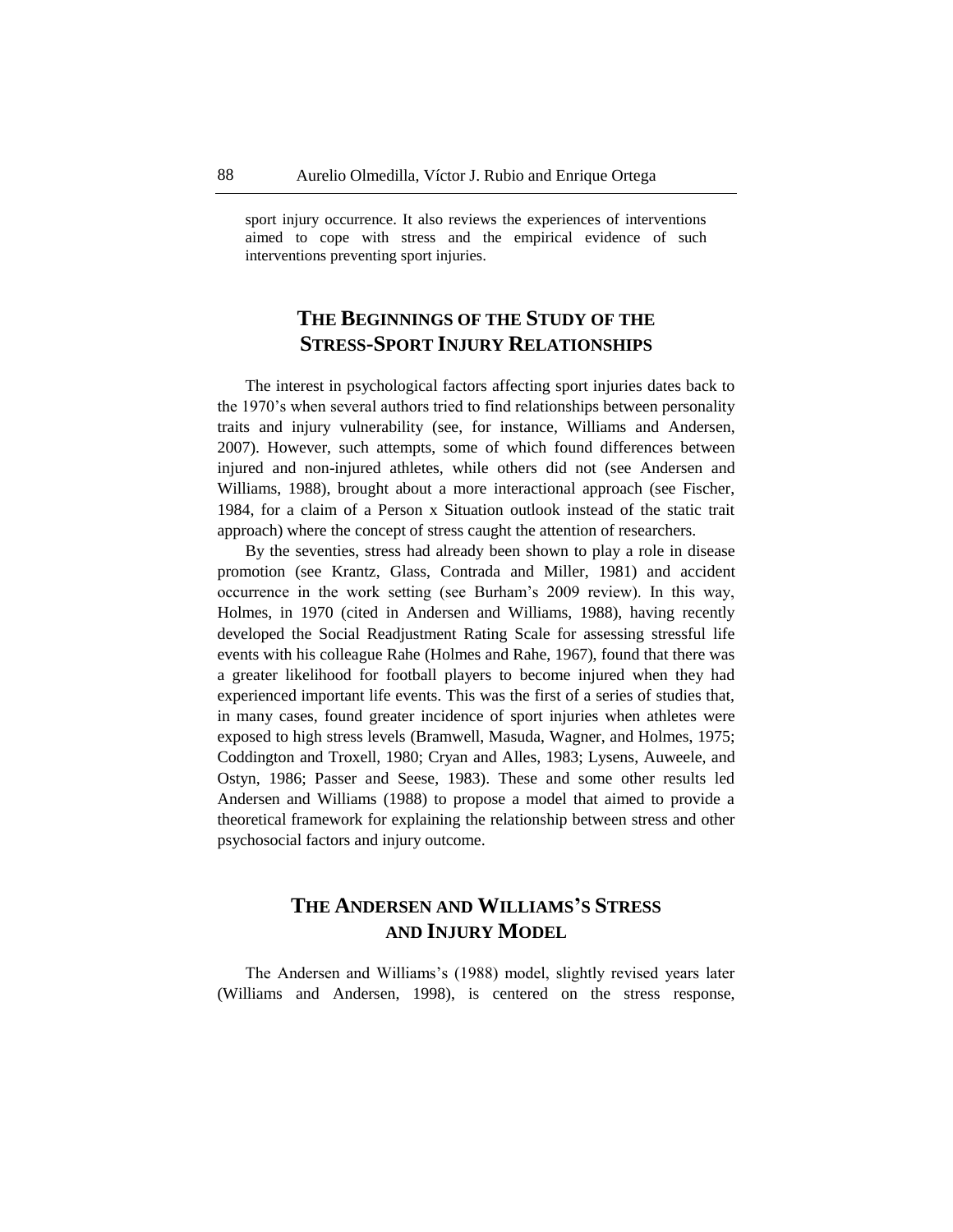bidirectionaly related to the athlete's cognitive appraisal of a potentially stressful situation and the physiological and cognitive aspects of the stress response. As Williams and Andersen (1998, 2007) pointed out, the athlete makes an appraisal of the sport demands, the adequacy of his/hers resources for coping with the demands, and the consequences of meeting or failing to meet them. Cognitive appraisal triggers the physiological and attentional aspects of the stress response. Likewise, such changes influence cognitive appraisal in a bidirectional way.

In turn, stress response is influenced by three major factors: personality, history of stressors, and coping resources. According to the authors, the athlete's history of stressors (previous injuries, life events, daily hassles) influences the stress response by means of the cognitive appraisal of the situation and/or the physiological and attentional changes that are provoked.

In the same way, personality factors such as locus of control, sense of coherence, hardiness, trait anxiety and achievement motivation can directly affect to the stress response, or either a) moderate the influence of the history of stressors or b) are shaped by such previous stressors in the idiosyncratic way the individual cope with them. Finally, coping resources (sleep patterns, nutritional habits, social support network, stress management skills, etc.) act on the stress response either directly or by moderating the influence of previous stressors (Williams and Andersen, 1998; 2007). Furthermore, the revised version of the model also included a bidirectional relationship between coping resources and personality, highlighting the complex influences between the variables involved and the injury outcomes.

In the end, the model also includes the implementation of interventions aimed at reducing the stress response by both changing cognitive appraisals of potentially stressful events and modifying the physiological and attentional facets of the stress response involved in the sport injury.

## **MECHANISMS UNDERLYING THE STRESS-INJURY RELATIONSHIPS**

Rather than establishing a mere path of relationships between different psychosocial factors and injury outcomes, more or less based on empirical correlational studies, Andersen and Williams (1988, Williams and Andersen, 1998) hypothesized specific mechanisms involved in the stress-injury relationship. According to their model, on the one hand, stress response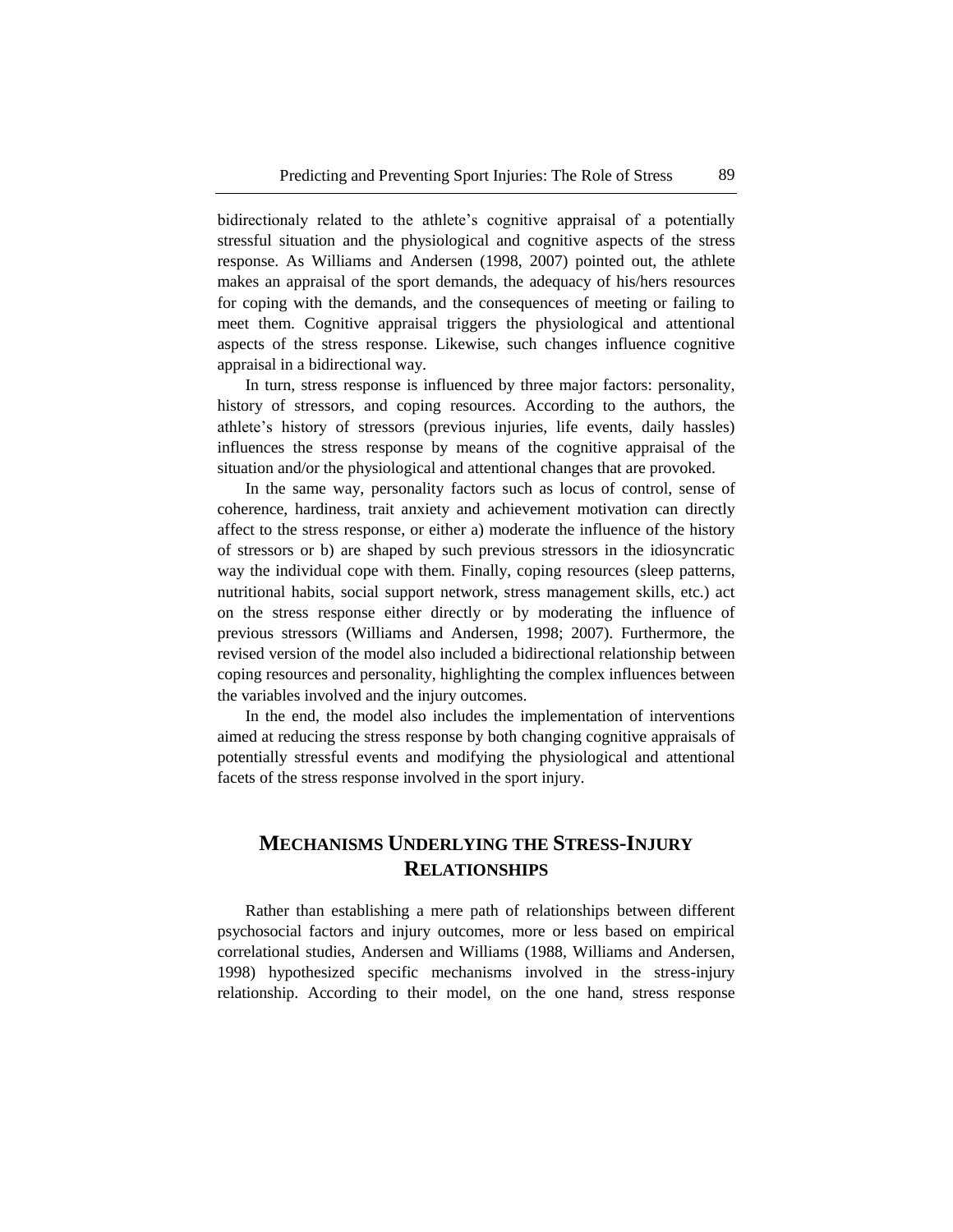increases generalized muscle tension that can lead to a motor coordination disturbance as well as a reduction in flexibility and an increase in fatigue. On the other hand, stress response might affect the attention narrowing of the visual field, responsible for the lack of noticing relevant peripheral information and increased distractibility.

#### **Muscle Tension**

There are a broad number of studies that have shown the role of stress in increasing muscle tension, leading to diseases such as headaches or musculoskeletal disorders (Lundberg et al., 1999). Nevertheless, no one from the sport psychology field has directly explored the relationships between stress reactivity in terms of muscle tension and injury outcomes. There is just indirect evidence concerning such a relationship. For instance, Hicks, Inman, Deharo, and Hicks (1999) found that the consistency of hand use, considered as a measure of motor coordination, was related to sport injuries. More specifically, Arnason, Andersen, Holme, Engebretsen and Bahr (2008) showed that eccentric strength training with Nordic hamstring lowers, combined with warm-up stretching (but not solely flexibility training), appears to reduce the risk of hamstring strains.

#### **Attention Deficit**

Stress has been shown to affect the central nervous system in different ways. As early as 1970, Kopell, Wittner, Lunde, Warrick, and Edwards, (1970) found a significant decrease in individuals' event-related potentials (ERP) amplitudes to visual stimuli when injecting glucocorticoids, the hormones secreted under stress conditions. This ERP amplitude decrease, which has been further confirmed (see Lupien, Maheu, Tu, Fiocco, and Schramek, 2007, for a review), reflects a state of hypovigilance and is coherent with Andersen and Williams (1988) hypothesis.

There are just a bunch of studies from the field of sport psychology focused on attentional narrowing as a result of stress condition and injury outcome. Williams and Andersen (1997) found that athletes with high injury risk profile and higher negative life events scores, presented slower central vision reaction time when faced with a stressful lab test consisting of detecting cues in the central and peripheral fields of vision when performing a Stroop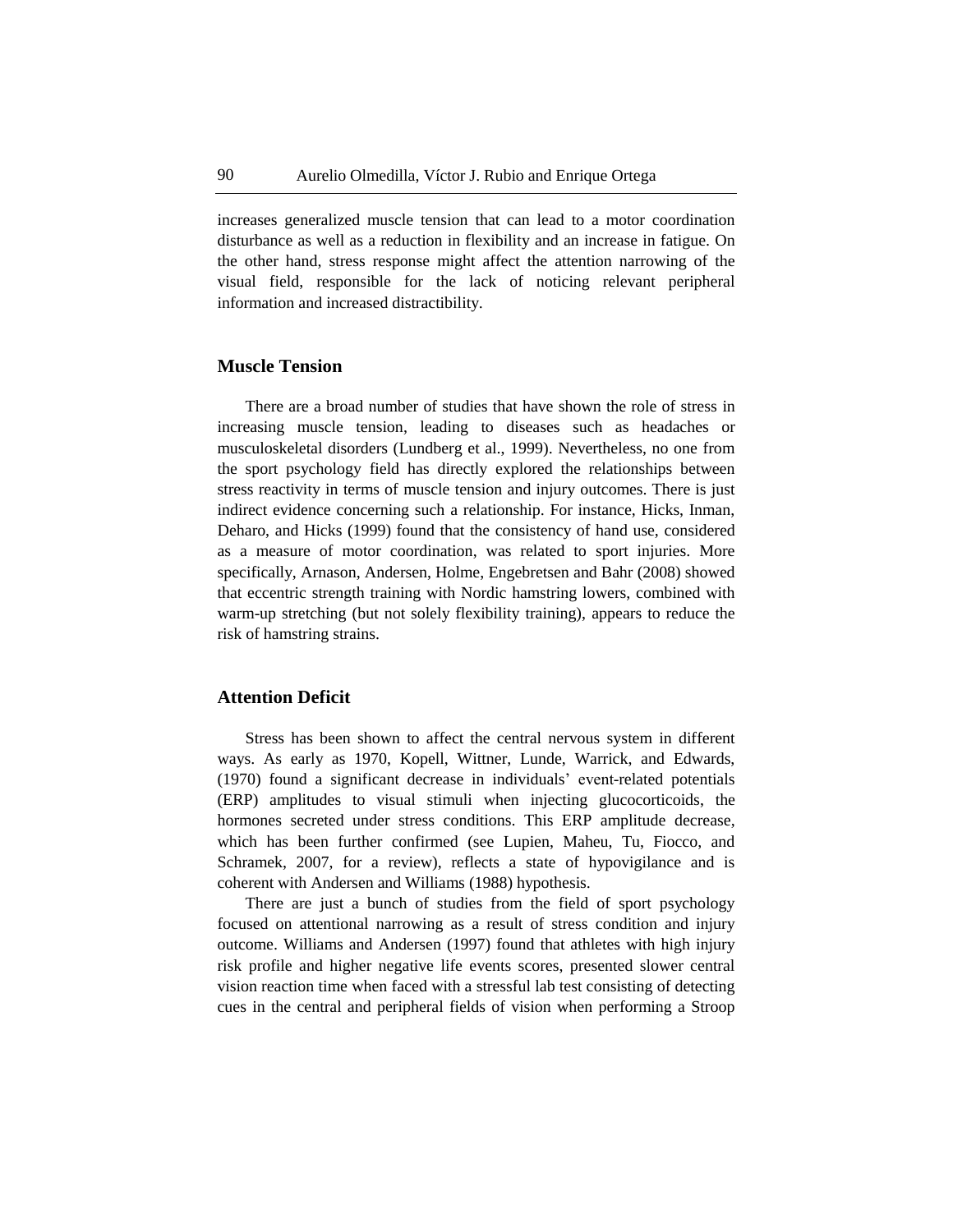test. This reduced reaction time when facing a stressful condition was interpreted as a demonstration of distractibility and vigilance decrease when suffering more major life events. Moreover, Williams and Andersen (1997) also found the characteristic "visual tunnelling" effect (Dirkin, 1983) under stress: the group of participants with high life event scores showed significant higher peripheral narrowing compared to the group with low life event scores. These results were in line with findings previously obtained by the same group (Williams, Tonymon and Andersen, 1990, 1991) who also used a stressful lab task condition and found that high negative life events were related to greater peripheral narrowing during the stress condition, supporting the Andersen and Williams (1988) hypothesis about mechanisms involved in the stress-injury outcome relationship. However, some other mechanisms might also be involved.

#### **Other Mechanisms**

Athletes are active subjects in the injury process, committing or omitting actions that can lead to an injury (Almeida, Olmedilla, Rubio and Palou, 2014). In fact, anyone could intuitively assume that the more risk-taking behaviors showed (such as competing when experiencing muscle aches, diving to head the ball among the defense or playing aggressively against the opponents), the greater the risk of becoming injured (Rubio, Pujals, de la Vega, Aguado, Henández, 2014). The same could be said regarding omitting behaviors such as avoiding a correct warm-up prior to the sport activity or not wearing the required protection.

Does the stress response and/or its moderating factors affect the risktaking behaviors shown by the athletes? Petrie (1993) found that athletes who reported high levels of social support were at a higher risk of experiencing an injury, contrary to what would be expected. The author hypothesized that, under lower stress, high social support may provide a sense of confidence, which might provoke an athlete's risk-taking behaviors.

Stress has shown to negatively affect decision making, increasing riskier behaviour (for instance, altering reward-punishing sensitivity, see Starcke and Brand, 2012). Moreover, experimental studies have shown that elevated levels of stress-evoked glucocorticoid concentrations (typically related to chronic stress) increase riskier behaviors, the opposite effect of that experienced when a moderate increase in catecholamimes occurs (usually in cases of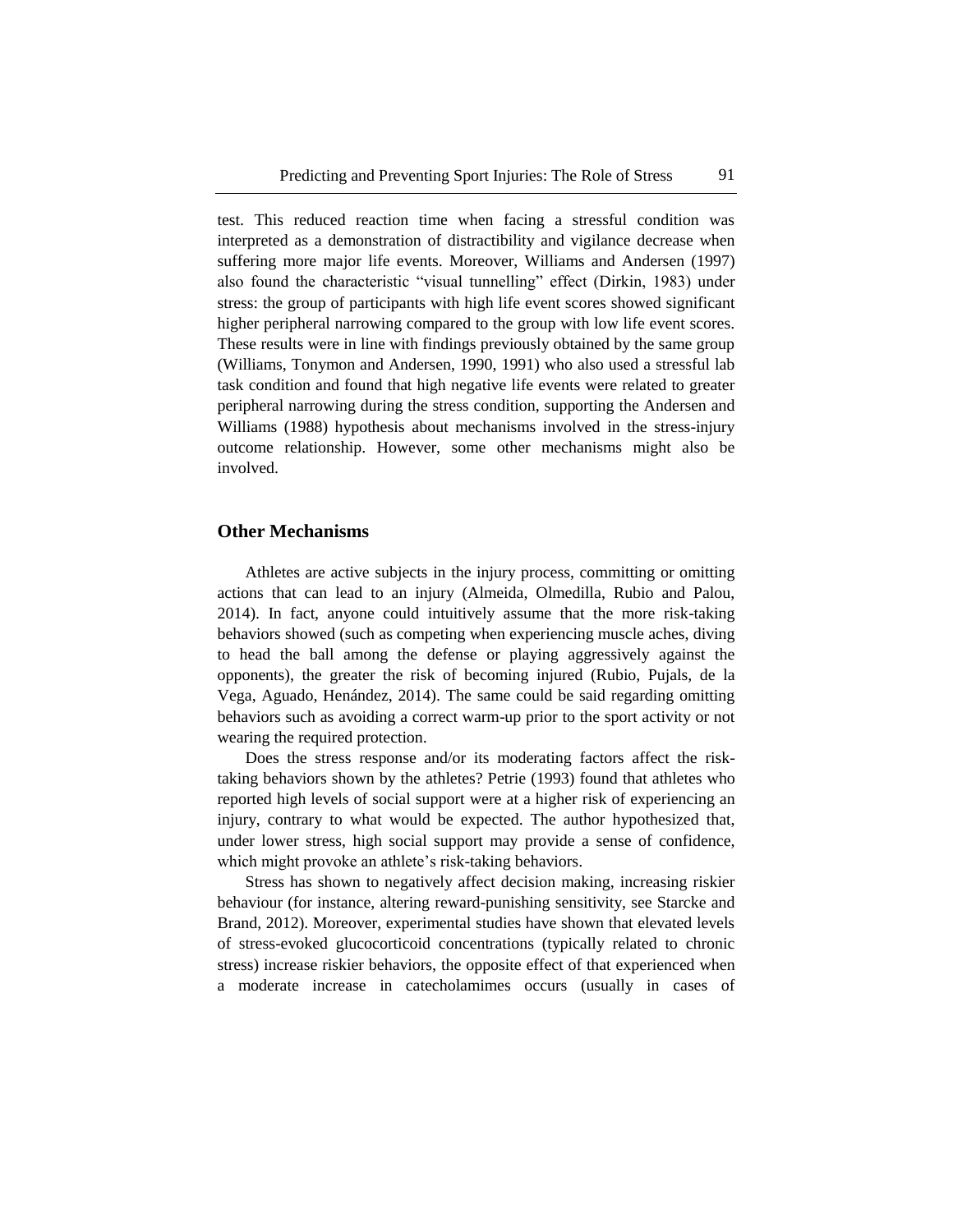acute/moderate stress) thereby enhancing decision-making performance (Pabst, Brand, and Wolf, 2013).

Furthermore, even though there are no specific studies from the sport psychology field, the literature regarding the role of emotions in decision making and inducing riskier behaviors could shed light on the stress-injury relationship and the role of other mechanisms beyond attentional and coordination-flexibility factors. For instance, social stress has been related to risk-prone activities such as aggression and novelty seeking in response to impulsive decision-making (Reynolds, Schreiber, Geisel, MacPherson, Ernst and Lejuez, 2013), and the potentially stressful athletic situation involved in the Andersen and Williams's model has many connotations of a social stress. Likewise, negative affective states such as fear, disgust or anger directly influence risk-taking behavior (Bodenhausen, 1993). It is assumed that such an influence is due to the fact that when under stress either a) cognitive resources are used for emotion regulation and are thereby distracted from inhibitory processes that might control risky behaviors (Baumeister, Vohs and Tice, 2007), or b) risk engagement reduces distress (Baker, Piper, McCarthy, Majeskie and Fiore, 2004).

Regardless of the explanation, scientific literature has shown that people under stress conditions have difficulty in regulating the focus of their attention, memory and psychomotor processes (McEwan, 2006) as well as in making decisions, and show an increasein risk-taking behaviors (Reynolds et al., 2013) that could result in sport injury.

### **PREVENTING SPORT INJURIES THROUGH STRESS CONTROL STRATEGIES**

According to the Andersen and Williams's model (1988) and its further review (Williams and Andersen, 1998), the stress is a key factor in the pathogenesis of a sport injury (Dunn, Smith, and Smoll, 2001; Galambos, Terry, Moyle, and Locke, 2005; Hanton, Fletcher, and Coughlan, 2005; Johnson and Ivarsson, 2011). Thus, from a psychological perspective, stress control might be a basic strategy for a sport injury prevention program. Nevertheless, there are just a few studies that have attempted to test the effectiveness of psychological programs in preventing sport injuries. Moreover, the empirical data shows controversial results. Such discrepancies have been attributed to different factors, such as the use of very reduced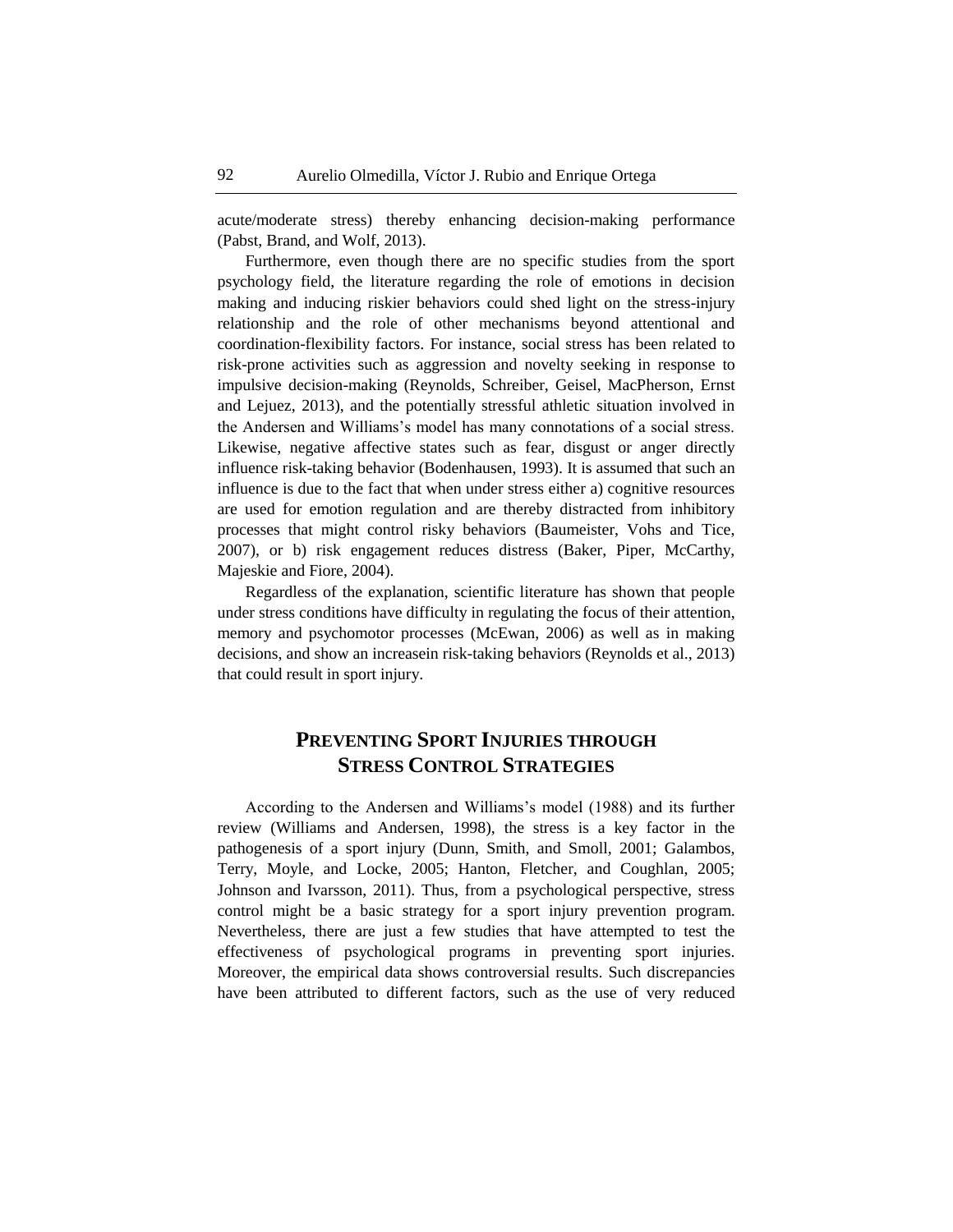(Tranaeus, Johnson, Engstrom, Skillgate, and Werner, 2014) or heterogeneous samples (for instance, combining male and females, see Edvardsson, Ivarsson, and Johnson, 2012) without considering the stress reactivity differences.

Additionally, there is a lack of clinical assay control and isolation of the components of the programs, using different techniques for training stress control management, as well as other psychological intervention strategies (see Johnson, Tranaeus, and Ivarsson, 2014).

The next section provides a review of the characteristics and results of studies that have tested the effectiveness of psychological intervention programs for reducing sport injury.

# **PSYCHOLOGICAL INTERVENTION PROGRAMS FOR REDUCTION OF INJURY: AN OVERVIEW**

A literature review revealed that just only 14 studies have tested the effectiveness of psychological interventions in reducing sport injuries. Three out of these 14 are not focused on sport injury prevention but are general mental training programs that have also tested their effect on in sport injury incidence (DeWitt, 1980; Fenker and Lambiotte, 1987; Murphy, 1988). Eleven of them are specifically aimed to prevent sport injuries based on stress management.

As can be seen in Table 1, the systematic testing of the effectiveness of psychological programs for preventing injuries started during the 1980's, though there has only been a clear increment in its number since the beginning of the present century.

Presented in a chronological order, a study by DeWitt (1980) showed a substantial decrease in reported injuries in varsity basketball and soccer players after a combination of cognitive techniques (mental rehearsal exercises aimed to control tension), muscle relaxation and physiological feedback training. Fenker and Lambiotte (1987) carried out a psychological intervention program aimed at controlling competitive and training stress with an American college football team though not specifically oriented to reduce injuries. The program included imagery-training techniques combined with a processoriented approach to performance. They found an over 33% reduction in the number of injuries during the following two seasons compared to the previous one (from 18 to 12 and 13, respectively). Murphy (1988), refers the first time a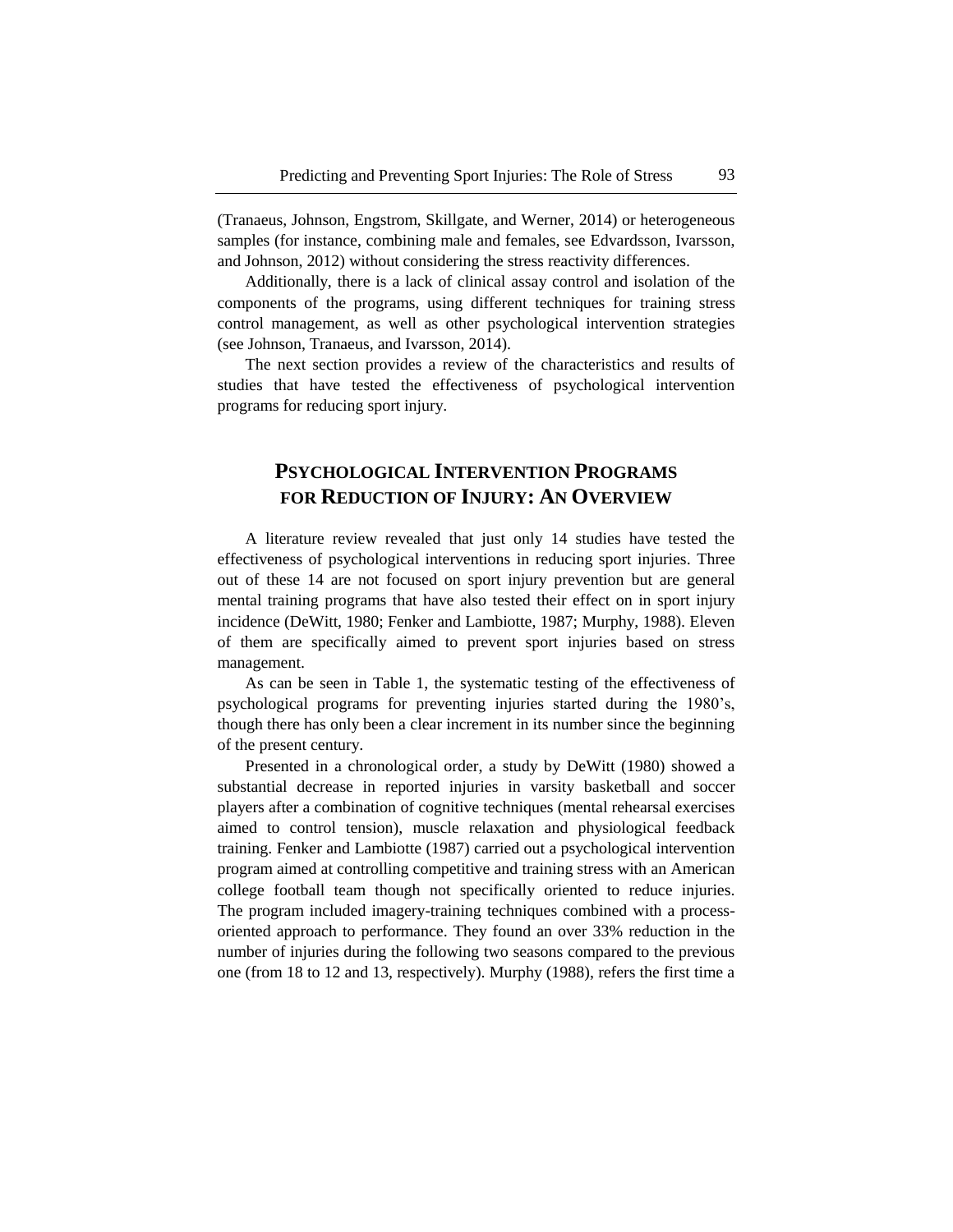sport psychologist was recruited by the US Olympic Committee for providing psychological services to the 1987 US Olympic Festival.

| Study                             | Population                                     | N  | Intervention                              | Intervention effects                                                            |
|-----------------------------------|------------------------------------------------|----|-------------------------------------------|---------------------------------------------------------------------------------|
| DeWitt (1980)                     | Basketball,<br>football players                | 18 | <b>Biofeedback</b>                        | Reduced injuries                                                                |
| Fenker and<br>Lambiotte<br>(1987) | Major college<br>football team                 | 30 | Relaxation/Imaginery                      | 33% reduction                                                                   |
| Murphy<br>(1988)                  | Team athletes                                  | 12 | Relaxation/Pain<br>control                | Reduced injuries                                                                |
| May and<br><b>Brown</b> (1989)    | Olympic alpine<br>skiers                       | 18 | Relaxation/Imaginery                      | Reduced injuries,<br>increased self-<br>confidence                              |
| Schomer<br>(1990)                 | <b>Marathon</b> runners                        | 10 | Attentional strategies                    | Facilitated heavy<br>training with injury                                       |
| Davis (1991)                      | Collegiate<br>swimmers and<br>football players | 21 | Stress management                         | 52% reduction in<br>swimming injuries,<br>33% reduction in<br>football injuries |
| Kerr y Goss<br>(1996)             | Elite gymnasts                                 | 24 | Stress management                         | Reduced injuries and<br>stress level                                            |
| Perna et al.<br>(1998)            | Collegiate rowers                              | 34 | Cognitive behavioral<br>Stress management | Reduced injuries and<br>illness. Robust<br>association but non-<br>significant  |
| Perna et al.<br>(2003)            | Collegiate rowers                              | 40 | Cognitive behavioral<br>Stress management | Reduced injuries and<br>illness                                                 |
| Kolt et al.<br>(2004)             | Elite gymnasts                                 | 20 | Stress management                         | Reduced injuries,<br>No statistically<br>significant<br>differences             |

**Table 1. Injury prevention intervention studies**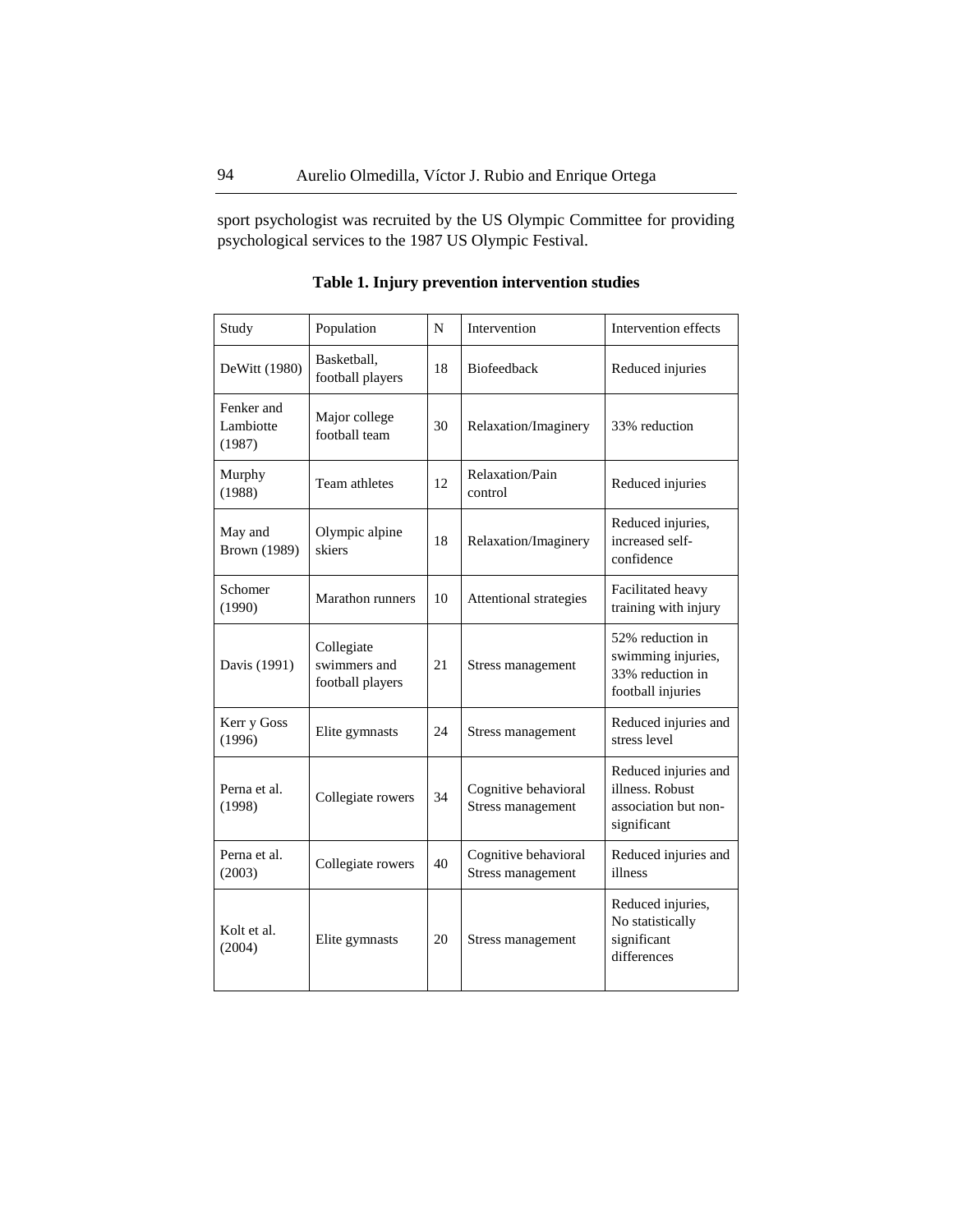| Study                                   | Population                        | N   | Intervention                                                      | Intervention effects                                                          |
|-----------------------------------------|-----------------------------------|-----|-------------------------------------------------------------------|-------------------------------------------------------------------------------|
| Johnson et al.<br>(2005)                | Competitive<br>soccer players     | 32  | Stress management,<br>critical incidence                          | Reduced injuries and<br>stress level                                          |
| Maddison and<br>Prapavessis<br>(2005)   | Competitive male<br>rugby players | 38  | Stress management,<br><b>CMSM</b>                                 | Reduced injuries and<br>stress level                                          |
| Noh et al.<br>(2007)                    | Female ballet<br>dancers          | 45  | Autogenic Training,<br><b>Broad-based Coping</b><br><b>Skills</b> | Reduced injuries,<br>frequency and time<br>lost                               |
| Edvarsson<br>et al. (2012)              | Junior soccer<br>players          | 29  | Cognitive behavioral<br><b>Biofeedback</b>                        | No significant<br>difference between<br>the control and<br>experimental group |
| Tranaeus et al.<br>(2014)               | Elite floorball<br>players        | 401 | Stress management                                                 | Reduced injuries,<br>No statistically<br>significant<br>differences           |
| Olmedilla<br>et al. (in<br>preparation) | Junior soccer<br>players          | 112 | Relaxation/Imaginery/<br><b>Setting Goals</b>                     | No significant<br>difference between<br>the control and<br>experimental group |

Predicting and Preventing Sport Injuries: The Role of Stress 95

He reported the results of the work with one of the teams that had 7 of 12 players injured (2 seriously), leaving not even enough healthy players to hold a game. He carried out relaxation training with the athletes and pain control techniques with some of them. After the psychological training, all of the athletes exhibited pain reduction and the 12 were able to compete. Still in the eighties, May and Brown (1989) used a multifaceted program including attentional shift, visualization, mental skills training, team building and communication skills training with the US Olympic skiing team prior to and during the Calgary Olympic Games. The authors found adecrease in injuries, as well as an increase in self-confidence and self-control. Schomer (1990) also found a relationship between associative thinking strategies in marathon runners and a decline in overload injuries, facilitating athletes' heavy training even when injured.

During the nineties, there were three studies aimed at investigating the effectiveness of psychological interventions in sport injury prevention. Davis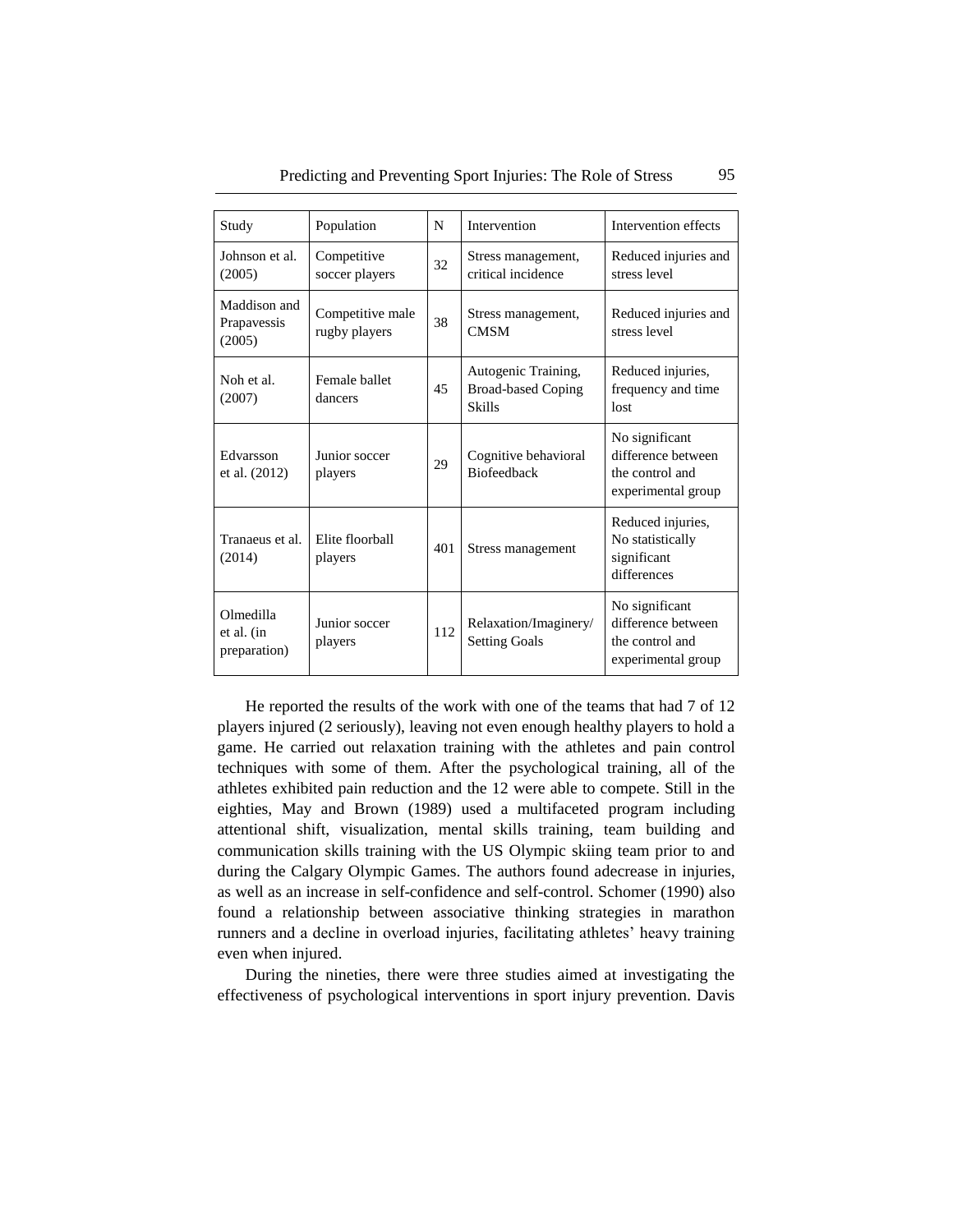(1991), for instance, used a psychological intervention consisting of visualization and relaxation for stress management with collegiate swimmers and soccer players.

He found injuries had a remarkable decrease of 52% in swimmers and 33% in soccer players. Nevertheless, Kerr and Goss (1996) applied Meichenbaum's stress inoculation training during eight months to a group of 24 male and female elite gymnasts and even though findings indicate the stress management program did reduce athletes' stress levels and enabled them to cope with the frustration of minor injuries, there were no significant findings for the effect of stress management on injury prevention. Perna, Antoni, and Schneiderman (1998) founded a quite robust ( $d = .67$ ), albeit non-significant, effect on injury reduction when they used a stress management program with a very small sample of collegiate rowers. To the contrary, the same group of researchers (Perna, Antoni, Baum, Gordon and Schneiderman, 2003), working in this case with a larger sample of varsity rowers found a statistically significant drop of injuries and illnesses of the group receiving a behavioralcognitive stress management program compared to the group which did not received the intervention. Nevertheless, Kolt, Hume, Smith, and Williams (2004) failed to find significant differences between treatment and placebo groups when they used a stress-management program consisting of 12 onehour sessions with 20 New Zealand elite gymnasts (half of them assigned to the treatment and half to the placebo group). Even though they recorded less injuries in the treatment group compared to the group that received only the anthropometric measures and lecturers on nutrition during the 9 month period following the intervention, these differences were not statistically significant.

Johnson, Ekengren and Andersen (2005), working with soccer players, carried out a study in which they took 32 athletes, previously identified to be at risk of injury according to their stress levels and other psychosocial factors involved, and assigned them to either a control or a intervention group consisted of training in six mental skills (somatic and cognitive relaxation, stress management skills, goal-setting skills, attribution and self-confidence training, and identification and discussion about critical incident related to sport and everyday life situations). Results showed a significant drop in both stress level and injury occurrence during the intervention period compared to the control group. Using the same paradigm, in this case with a sample of 470 rugby players, Maddison and Prapavessis (2005) carried out two related studies. In the first one they assessed history of stressors, coping strategies and social support in order to identify athletes at risk for suffering sport injuries, according to Andersen and Williams's model (1988, Williams and Andersen,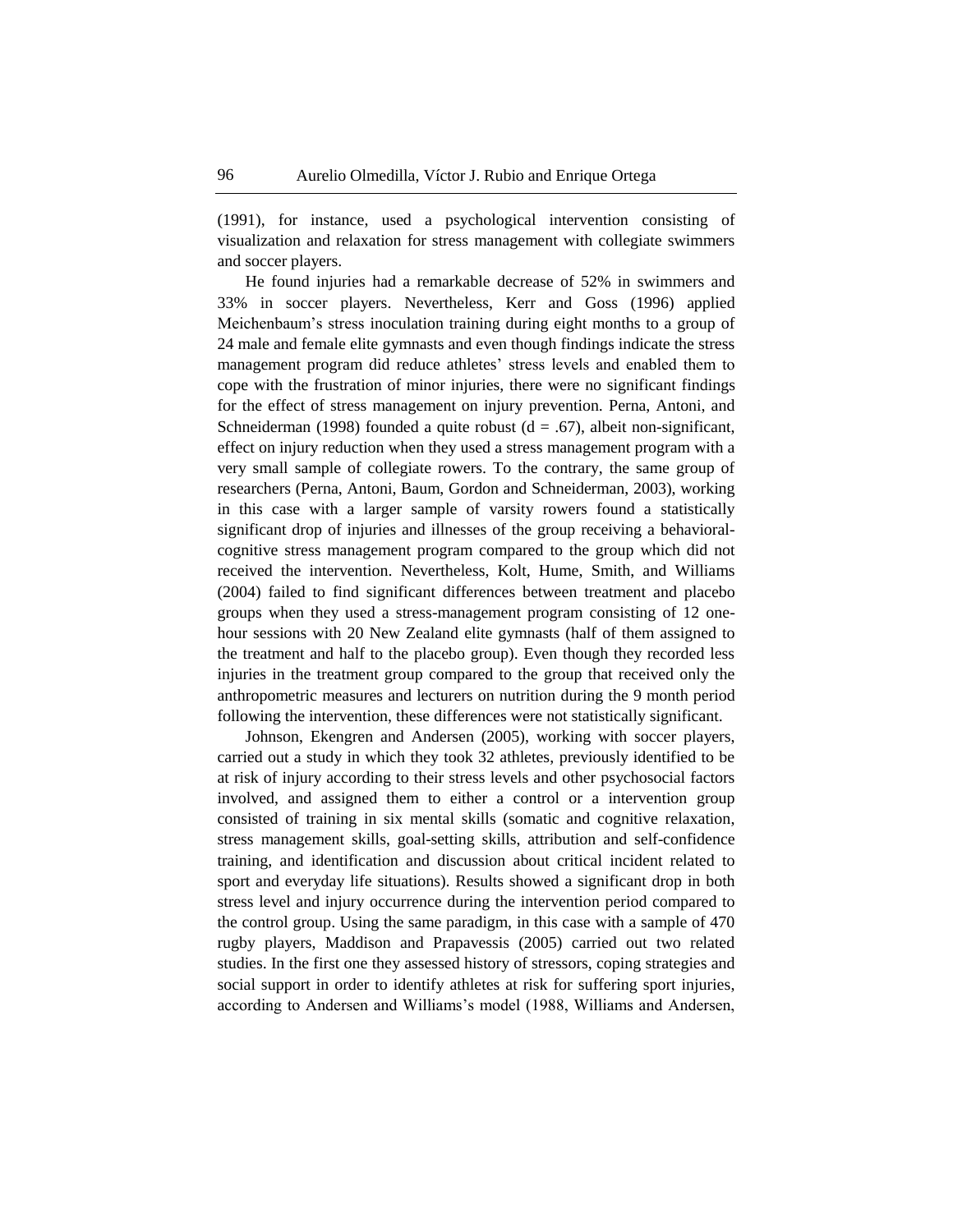1998). Once they identified 48 players at risk, the second study consisted of a testing whether a cognitive behavioral stress management intervention program could be useful for reducing sport injuries. Their results showed athletes at risk showed a reduction in time missed due to injuries as well as stress levels compared to non-intervention counterparts.

Noh, Morris and Andersen (2007), in this case with 45 Korean dancers, tested the efficacy of an autogenic training program, a broad-based coping skills training program including autogenic training, imagery and self-talk, and a control group which did not received any specific psychological intervention. Authors found that dancers at the broad-based coping skills condition significantly shortened the average time elapsed since injury to dancer return compared to the control group.

However, other studies did not find significant differences. Edvarsson, et al. (2012) used a combined intervention including biofeedback training, somatic relaxation, thought stopping, emotions/problems focused coping, goal setting and keeping a critical incident diary in a sample of 29 junior soccer players and they could not find significant differences between control and treatment groups. Tranaeus et al. (2014) also failed to find statistically significant differences between a treatment group consisting of 11 soccer teams receiving a 6-session stress management program and a control group (12 soccer teams which did not received any specific psychological intervention). Finally, Olmedilla, Rubio, Ortega and Boladeras (in preparation) also did not find significant differences when 6 junior soccer teams receiving an intervention including relaxation, goal-setting, stress management, and visualization, were compared to a control group consisted of 2 other junior soccer teams.

### **PROPOSALS FOR FUTURE RESEARCH**

As was previously mentioned, the empirical evidence on the effectiveness of psychological interventions focused on stress management, with or without some other facets, is far from being established. If there is no statistically significant reduction in sport injuries compared to some other group or regarding the previous history of injuries, does it refute the Andersen and Williams's model? Does it mean intervention programs are not properly designed or applied? Are there non-controlled variables affecting the results obtained? Is this a matter of inadequacy of experimental designs or assessment procedures?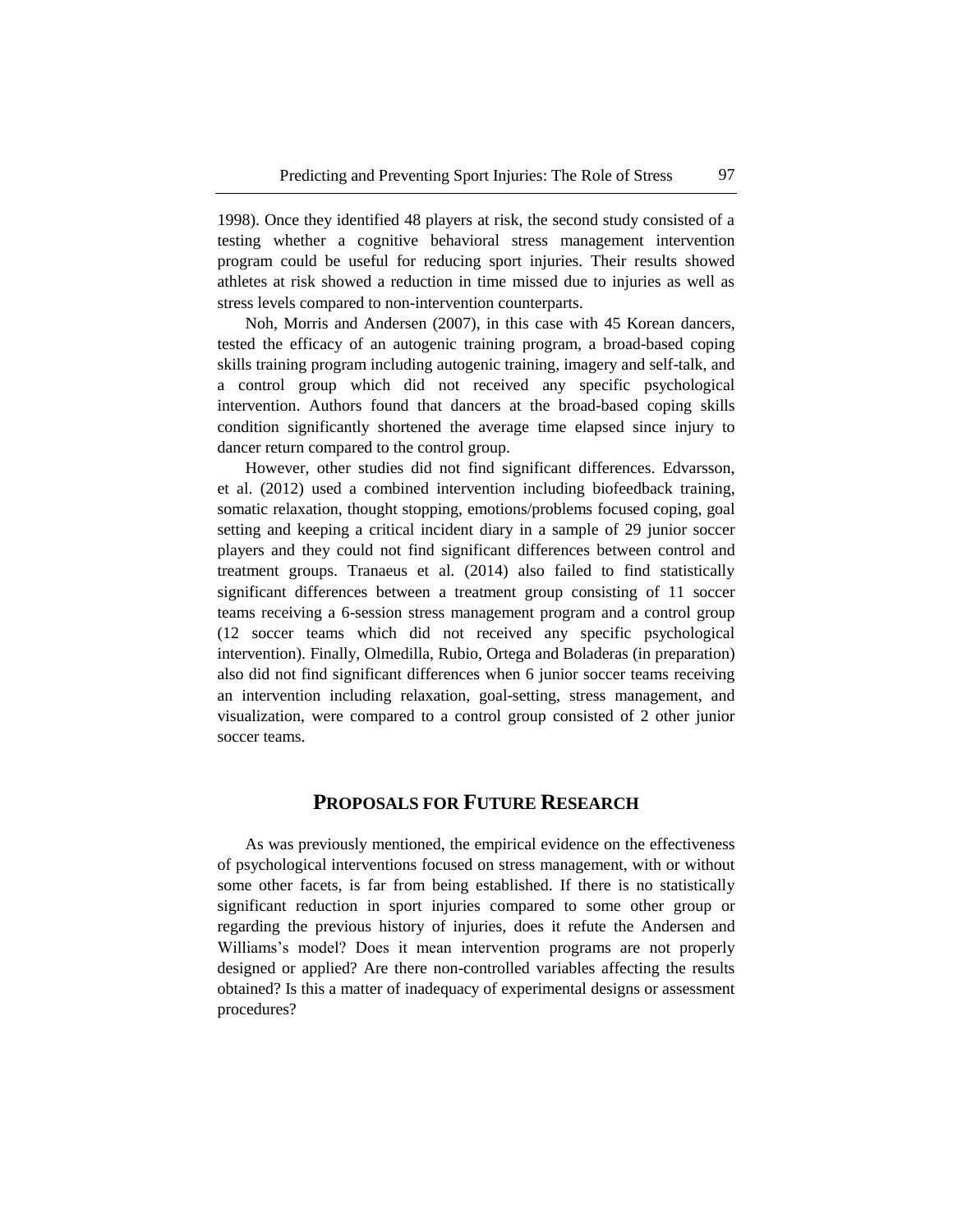Firstly, it should be stated that Andersen and Williams's model itself pointed out the multidetermined nature of the phenomenon. Moreover, the implementation of programs such as those reviewed should include many aspects, such as the number of effective sessions the athletes receive, the character of standardized interventions regardless the reactivity to stress of each individual and his/her idiosyncratic factors, etc. Moreover, the length of the interventions and the preservation of the achievements are another issue that should be taken into account. Most of the studies have been designed to be applied short term and almost no one has continued research for more than one season to show how long the gains are preserved and how they influence sport injuries (Finch, 2006). For that reason, further research should be carried out in order to test the effectiveness of psychological intervention programs on the prevention of sport injuries.

In this line, Almeida et al. (2014), based on the *Global Psychological Approach to Sport Injuries* and its three proposal axes (causal, temporal, and conceptual, see Olmedilla and García-Mas, 2009), highlight the need for integrating the different collections of empirical data, as well as to agree on what a sport injury is, to what extent it is measured though the outcomes typically used and how the relationships between psychological factors and sport injury should be methodologically studied.

Likewise, Johnson (2007) emphasizes the need for clarification and agreement regarding two basic aspects: theoretical background and research designs, assessment instruments and statistical tests. Concerning the theoretical issues, Andersen and Williams's (1988) model is useful for pointing out the role of several psychological factors and the sport injury. However, some other approaches could contribute to a more comprehensive perspective, such as the Hanin's (2000) Individual Zones of Optimal Functioning (IZOF) model. Several studies have shown that it can be used as a theoretical background for detecting emotional antecedents which have shown to be related to sport injuries (Devonport, Lane, and Hall, 2003; Mårtensson, 2004; Olmedilla, Ortega and Gómez, 2014).

Regarding research, assessment and statistical analyses, future research should insist on controlled trials with larger samples, comparing treatments, as well as using non-treatment groups. Moreover, although not devoid of difficulties (Johnson, 2007), longitudinal studies are necessary in order to test the dynamic aspects involved, and prospective, instead of retrospective, gathering might protect against several biases the quality of the data (Almeida et al., 2014; Johnson et al., 2014). In this line, there are several concerns about the near to exclusive use of self-reports for assessing the relevant dimensions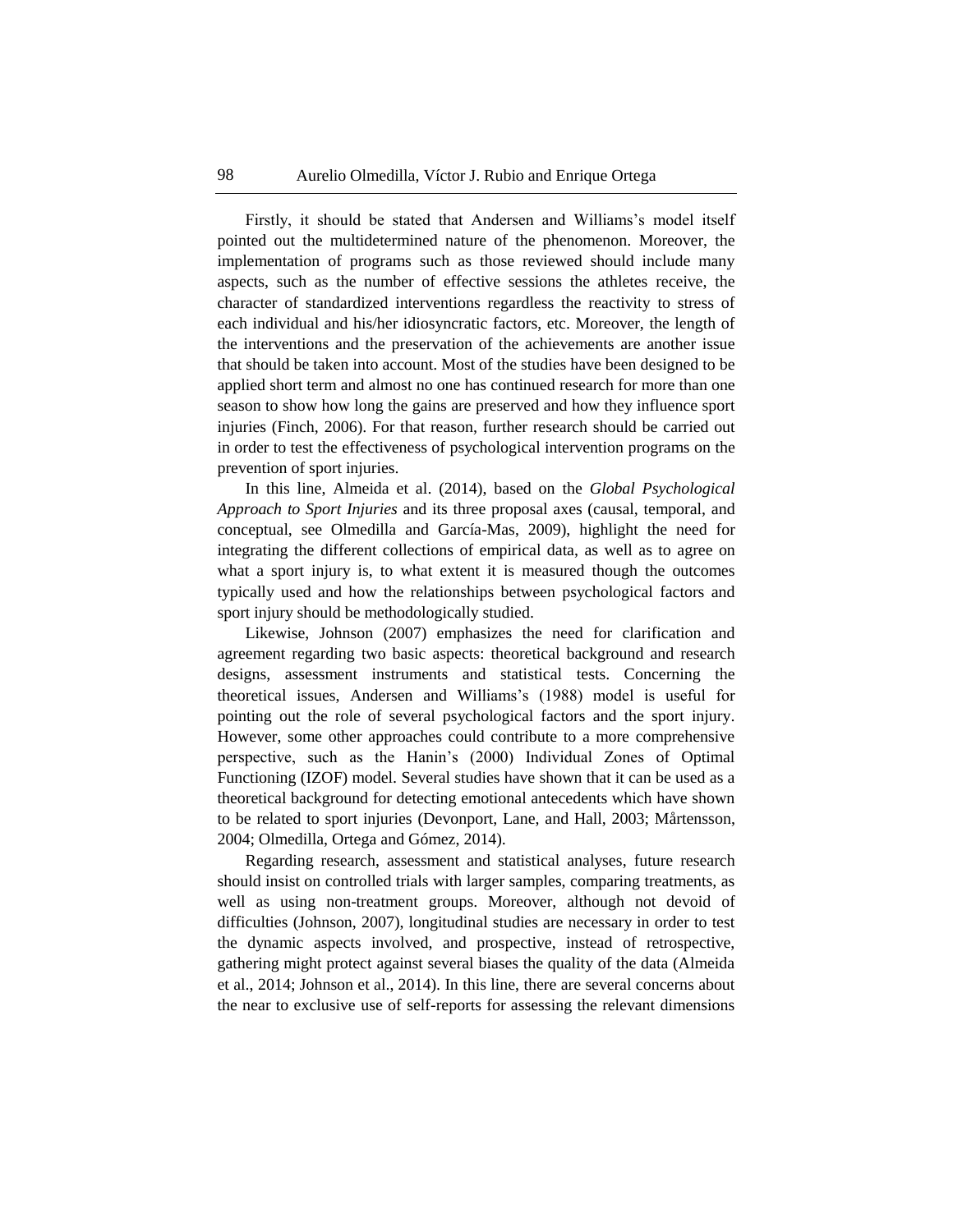and collecting information. Effort should be made towards the introduction of task-based assessment, observational techniques, physiological and biochemical outcomes, as well as the promotion of new IT-based technologies in order to provide more accurate and multiplist data collection (Almeida et al., 2014). Likewise, statistical models based on general linear modelling would probably leave out relevant data (Johnson et al., 2014). Therefore, analyses based on latent growth curves, Bayesian analysis and structural equation modelling for testing changes might contribute to a more precise examination of the complex interactions between the independent variables (García-Mas, Pujals, Fuster-Parra, Nuñez, and Rubio, 2014; Johnson et al., 2014). Likewise, qualitative studies can also contribute to a better comprehension of the role of psychological factors in sport injury and its prediction and prevention, as a few studies have shown (Georgiadis, Biddle and Auweele, 2001; Johnson, 2011).

Furthermore, as Johnson and colleagues have pointed out (Johnson et al., 2014; Tranaeus et al., 2014) several aspects should be considered when testing the preventive efficacy of psychological interventions: a clear definition of the type of injury (overload vs. traumatic injuries; self-produced vs. sustained by opponent collision), age, gender, competitive level and position, as well as cultural issues that could be involved. Finally, staff participation and engagement can make the difference between successful and unsuccessful interventions in terms of reaching the preventive goal (Tranaeus et al., 2014).

#### **REFERENCES**

- Almeida, P., Olmedilla, A., Rubio, V. J., and Palou, P. (2014). Psychology in the realm of sport injury: What it is all about. *Revista de Psicología del Deporte*, 23(2), 395-400.
- Andersen, M. B. and Williams, J. M. (1988). A model of stress and athletic injury: Prediction and prevention. *Journal of Sport and Exercise Psychology*, 10(3), 294-306.
- Arnason, A., Andersen, T. E., Holme, I., Engebretsen, L., and Bahr, R. (2008). Prevention of hamstring strains in elite soccer: an intervention study. *Scandinavian Journal of Medicine and Science in Sports*, 18(1), 40-48.
- Baker, T. B., Piper, M. E., McCarthy, D. E., Majeskie, M. R., and Fiore, M. C. (2004). Addiction motivation reformulated: an affective processing model of negative reinforcement. *Psychological Review*, 111(1), 33-51.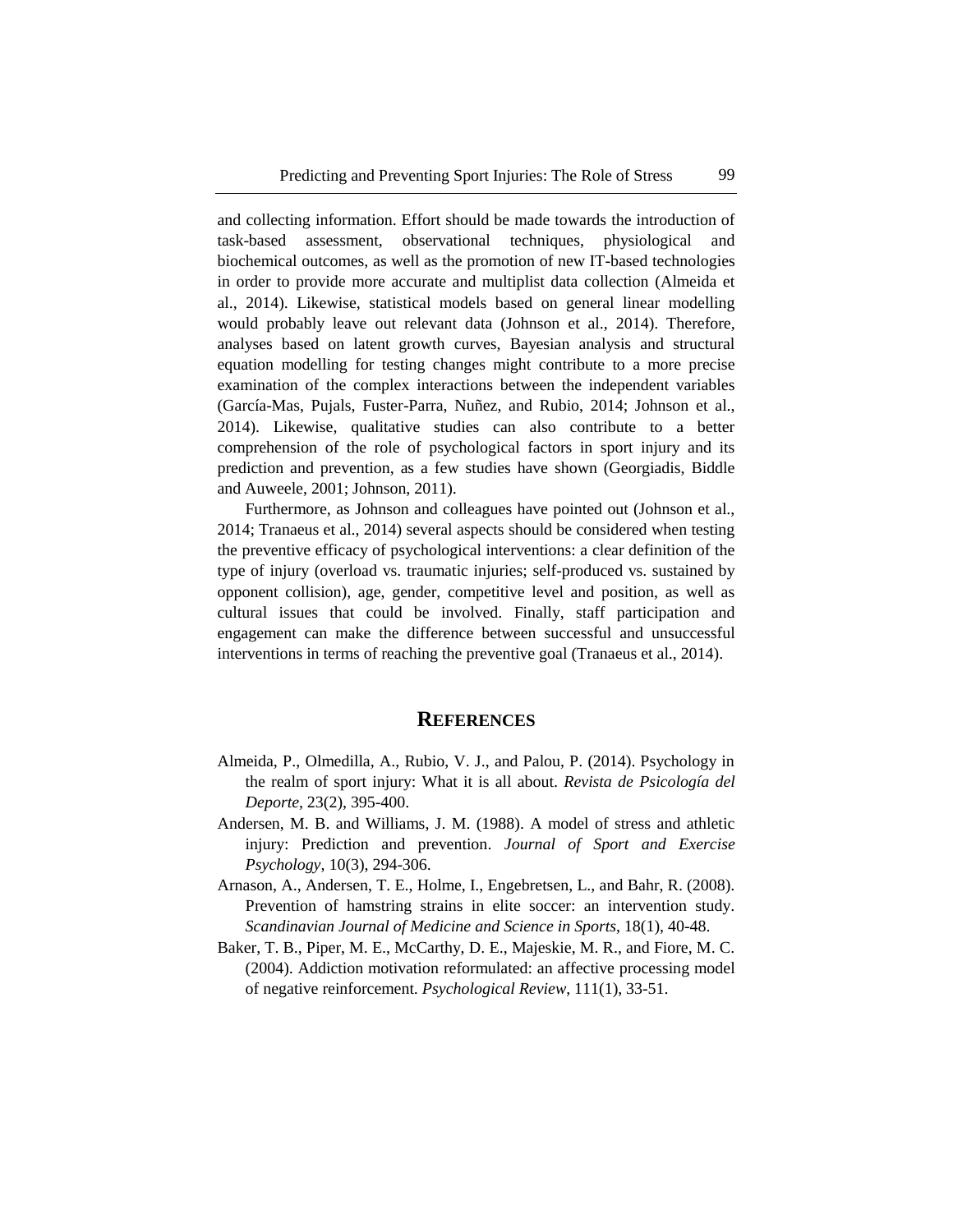- Baumeister, R. F., Vohs, K. D. and Tice, D. M. (2007). The strength model of self-control. *Current Directions in Psychological Science*, 16(6), 351-355.
- Bodenhausen, G. V. (1993). Emotions, arousal, and stereotypic judgments: A heuristic model of affect and stereotyping. In: D. M. Mackie and D. L. Hamilton (Eds.), *Affect, cognition, and stereotyping: Interactive processes in group perception* (pp. 13-37). San Diego, CA: Academic Press.
- Bramwell, S. T., Masuda, M., Wagner, N. N., and Holmes, T. H. (1975). Psychological factors in athletic injuries: Development and application of the Social and Athletic Readjustment Rating Scale (SAARS). *Journal of Human Stres*s, 1(1), 6-20.
- Burnham, J. C., 2009. *Accident Prone: A History of Technology, Psychology, and Misfits of the Machine Age.* Chicago: The University of Chicago Press.
- Coddington, R. D. and Troxell, J. R. (1980). The effect of emotional factors on football injury rates: A pilot study. *Journal of Human Stress*, 6(1), 3-5.
- Cryan, P. O. and Alles, E. F. (1983). The relationships between stress and football injuries. *Journal of Sports Medicine and Physical Illness*, 23(1), 52-58.
- Davis, J. O. (1991). Sport injuries and stress management. An opportunity for research*. The Sport Psychologist,* 5(2), 175-182.
- Devonport, T. J., Lane, A. M. and Hall, R. J. (2003, July). Affective state profile of athletes prior to best, worst and injured performance. *Paper presented at 8 th Annual Congress of the European College of Sport Science*, Salzburg, Austria.
- DeWitt, D. J. (1980). Cognitive and biofeedback training for stress reduction with university athletes. *Journal of Sport Psychology,* 2, 288-294.
- Dirkin, G. R. (1983). Cognitive tunnelling: Use of visual information under stress. *Perceptual and Motor Skills*, 56(1), 191-198.
- Dunn, E., Smith, R. and Smoll, F. (2001). Do sport-specific stressors predict athletic injury?. *Journal of Science and Medicine in Sport,* 4(3), 283-291.
- Edvardsson, A., Ivarsson, A. and Johnson, U. (2012). Is a cognitivebehavioural biofeedback intervention useful to reduce injury risk in junior football players?. *Journal of Sports Science and Medicine,* 11(2), 331-338.
- Fenker, R. and Lambiotte, J. (1987). A performance enhancement program for a college football team: One incredible season. *The Sport Psychologist,*  1(3), 224-236.
- Finch, C. (2006). A new framework for research leading to sports injury prevention. *Journal of Science and Medicine in Sport,* 9(1-2), 3-9.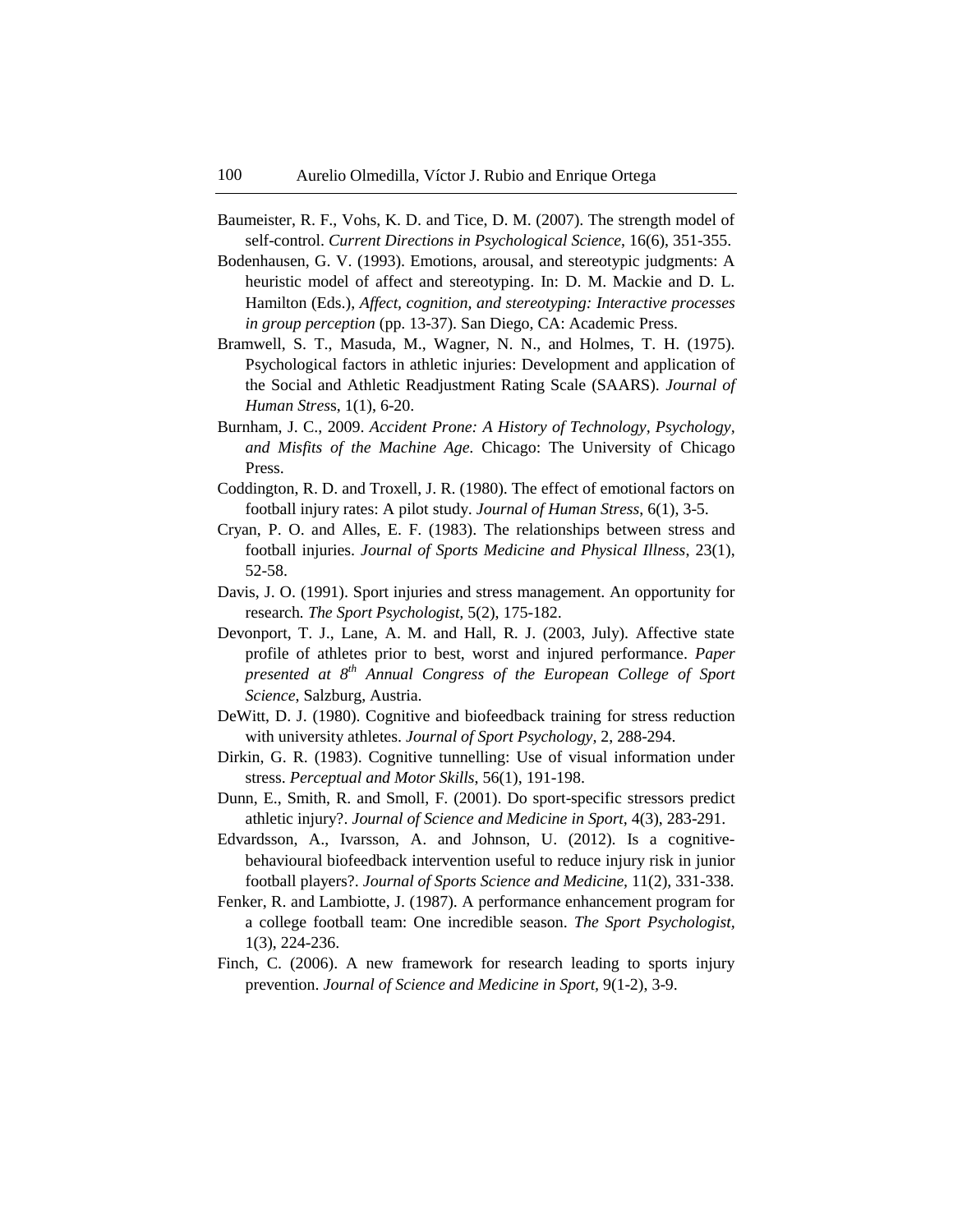- Fischer, A. C. (1984). New directions in sport personality research. In: J. M. Silva and R. S. Weinberg (Eds.). *Psychological foundations of sport* (pp. 70-80). Champaign, IL: Human Kinetics.
- Galambos, S., Terry, P., Moyle, G., and Locke, S. (2005). Psychological predictors of injury among elite athletes. *British Journal of Sports Medicine,* 39(6), 351-354.
- García-Mas, A., Pujals, C., Fuster,-Parra, P., Núñez, A., and Rubio, V. (2014). Determinación de las variables psicológicas y deportivas relevantes a las lesiones deportivas: Un análisis bayesiano [Determination of the psychological and sportive variables related to sports injuries: a bayesian analysis]. *Revista de Psicología del Deporte,* 23(2), 423-429.
- Georgiadis, M., Biddle, S. J. H. and Auweele, Y. V. (2001). Cognitive, emotional, and behavioral connotations of task and ego goal orientation profiles: An ideographic approach using hierarchical class analysis. *International Journal of Sport Psychology,* 32 (1), 1-20.
- Hanin, Y. L. (2000). *Emotions in Sport*. Human Kinetics, Champaign.
- Hanton, S., Fletcher, D. and Coughlan, G. (2005). Stress in elite sport performers: a comparative study of competitive and organizational stressors. *Journal of Sports Sciences,* 23(10), 1129-1141.
- Hicks, R. A., Inman, G., Deharo, D., and Hicks, G. J. (1999). Consistency of hand use, exercise, and sports-related injuries. *Perceptual and Motor Skills*, 88(3), 1359-1360.
- Holmes, T. H. and Rahe, R. H. (1967). The Social Readjustment Rating Scale. *Journal of Psychosomatic Research*, 11(2), 213-218.
- Johnson, U. (2007). Psychosocial antecedents of sport injury, prevention, and intervention: an overview of theoretical approaches and empirical findings. *International Journal of Sport and Exercise Psychology,* 5(4), 352-369.
- Johnson, U. (2011). Athletes' experiences of psychosocial risk factors preceding injury. *Qualitative Research in Sport, Exercise and Health*, 3(1), 99-115.
- Johnson, U., Ekengren, J. and Andersen, M. B. (2005). Injury prevention in Sweden: Helping soccer player at risk. *Journal of Sport and Exercise Psychology,* 27(1), 32-38.
- Johnson, U. and Ivarsson, A. (2011) Psychological predictors of sport injuries among junior soccer players. *Scandinavian Journal of Medicine and Science in Sports,* 21(1), 129-136.
- Johnson, U., Tranaeus, U. and Ivarsson, A. (2014). Current status and future challenges in psychological research of sport injury prediction and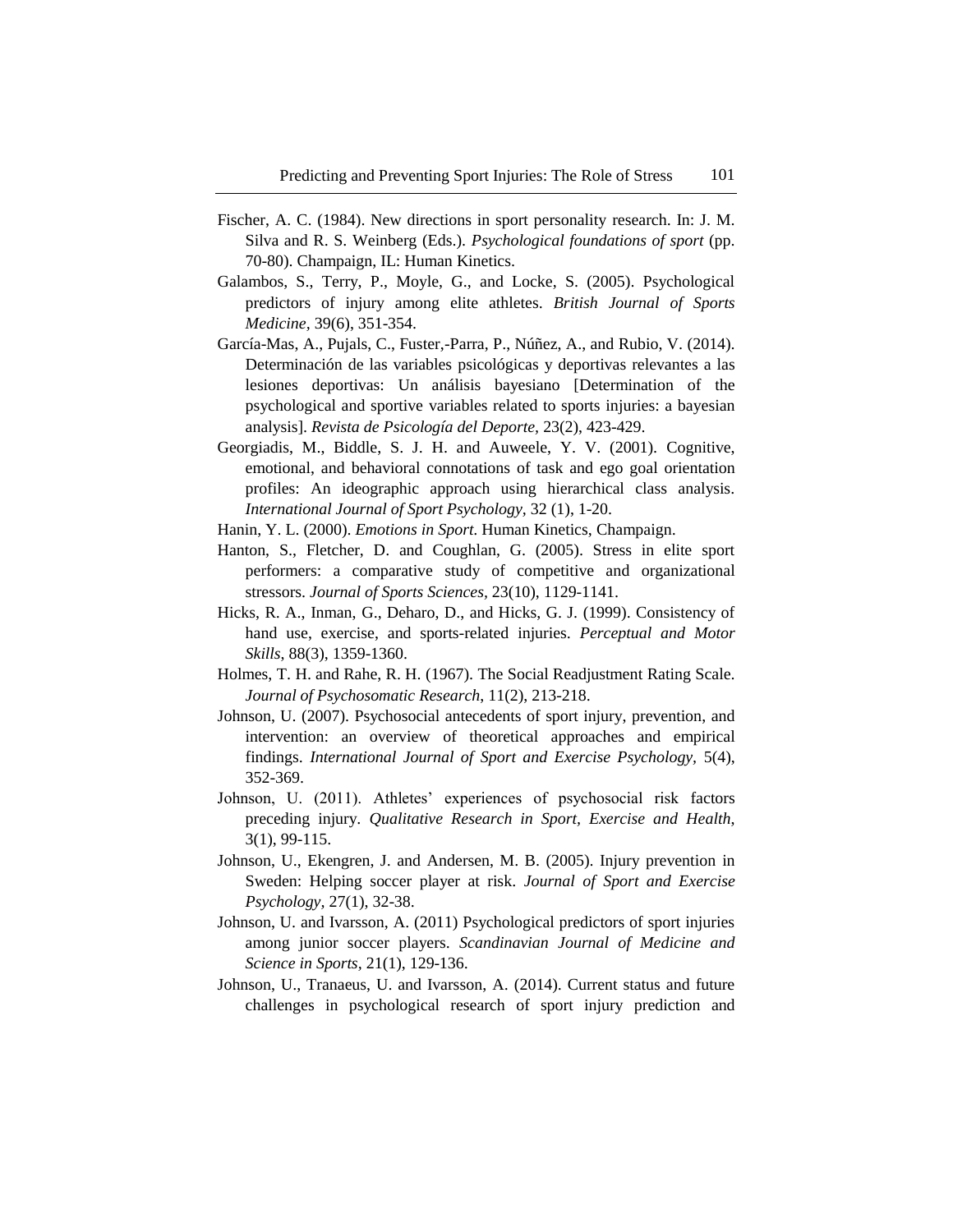prevention: A methodological perspective. *Revista de Psicología del Deporte,* 23(2), 401-409.

- Kerr, G. and Goss, J. (1996). The effects and stress management program on injuries and stress level. *Journal of Applied Sport Psychology,* 8(1), 109- 117.
- Kolt, G., Hume, P. A., Smith, P., and Williams, M. (2004). Effects of a stressmanagement program on injury and stress of competitive gymnasts. *Perceptual and Motor Skills,* 99 (1), 195-207.
- Kopell, B. S., Wittner, W. K., Lunde, D., Warrick, G., and Edwards, D. (1970). Cortisol effects on averaged evoked potentials, alpha-rhythm, time estimation, and two-flash fusion threshold. *Psychosomatic Medicine*, 32(1), 39-49.
- Krantz, D. S., Glass, D. C., Contrada, R. J., and Miller, N. E. (1981). Behavior and Health. *The National Science Foundation: Five year outlook on science and technology: 1981 Source materials* (Vol. 2, pp. 561-588). Washington, D.C.; Government Printing Office.
- Lundberg, U., Dohns, I. E., Melin, B., Sandsjö, L., Palmerud, G., Kadefors, R., Ekstrom, M., and Parr, D. (1999). Psychophysiological stress responses, muscle tension, and neck and shoulder pain among supermarket cashiers. *Journal of Occupational Health Psychology*, 4(3), 245-255.
- Lupien, S. J., Maheu, F., Tu, M., Fiocco, A., and Schramek, T. E. (2007). The effects of stress and stress hormones on human cognition: Implications for the field of brain and cognition. *Brain and Cognition*, 65(3), 209-237.
- Lysens, R., Auweele, Y. V. and Ostyn, M. (1986). The relationshps between psychosocial factors and sport injuries. *Journal of Sports Medicine and Physical Fitness*, 26(1), 77-84.
- Maddison, R. and Prapavessis, H. (2005). A psychological approach to the prediction and prevention of athletic injury. *Journal of Sport and Exercise Psychology,* 27(3), 289-310.
- Mårtensson, C. M. (2004). *A study about the relationship between performance related emotional state and the risk of sustaining athletic injuries of speedway drivers at elite level.* Unpublished Master's dissertation, School of Social and Health Science, Halmstad University, Sweden.
- May, J. R. and Brown, L. (1989). Delivery of psychological service to the US Alpine ski team prior to and during the Olympics in Calgary. *The Sport Psychologist,* 3(4), 320-329.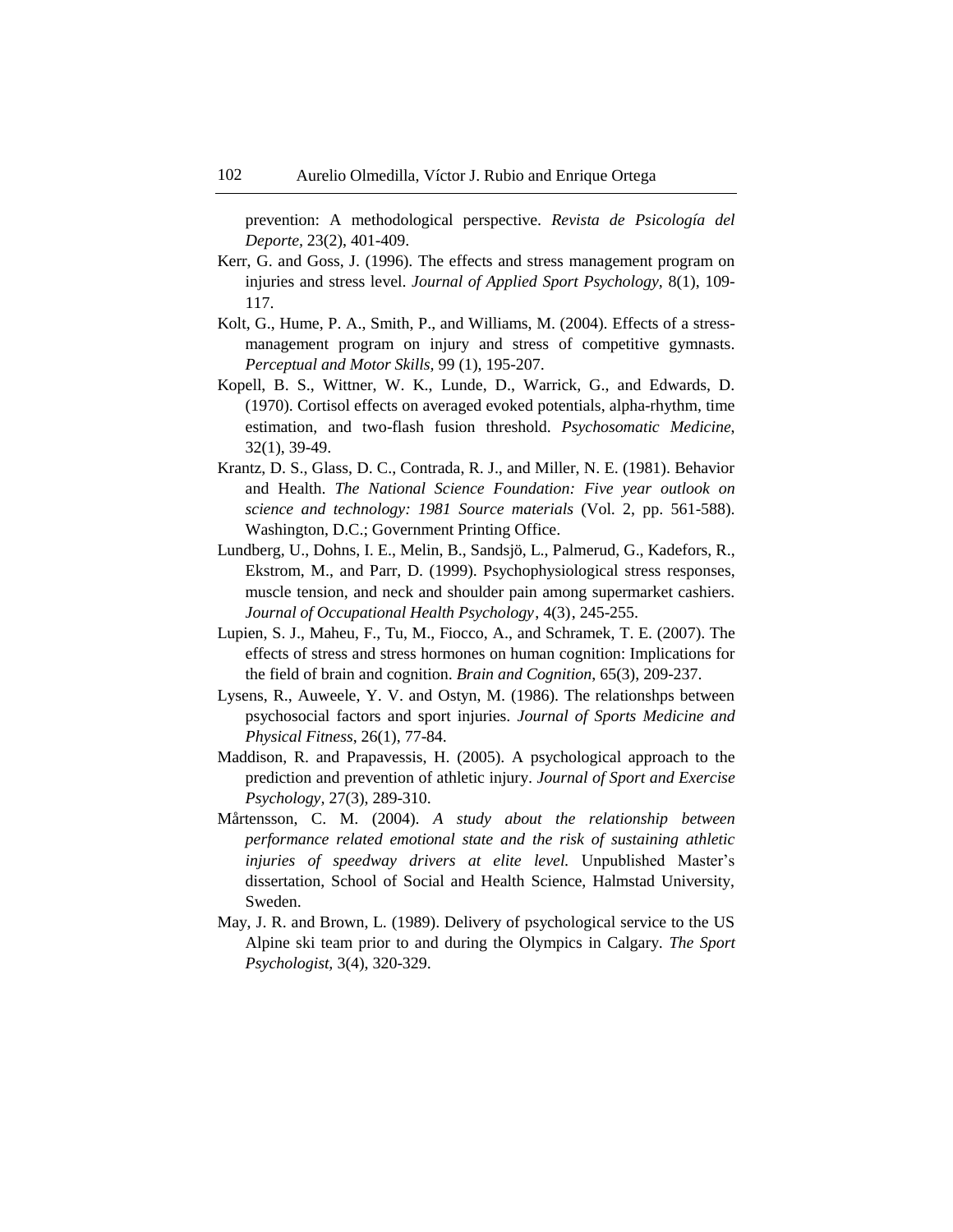- McEwen, B. S. (2006). Protective and damaging effects of stress mediators: central role of the brain. *Dialogues in Clinical Neuroscience*, 8(4), 367- 382.
- Murphy, S. M. (1988). The on-site provision of sport psychology service at the US Olympic Festival. *The Sport Psychologist,* 2(4), 337-350.
- Noh, Y. E., Morris, T. and Andersen, M. B. (2007). Psychological intervention for reduction of injury in ballet dancers. *Research in Sports Medicine,*  15(1), 13-32.
- Olmedilla, A. and García-Mas, A. (2009). El Modelo Global Psicológico de las Lesiones Deportivas. *Acción Psicológica*, 6(2), 77-91.
- Olmedilla, A., Ortega, E. and Gómez, J. M. (2014). Influencia de la lesión deportiva en los cambios del estado de ánimo y de la ansiedad precompetitiva en futbolistas [Influence of sport injury on mood states and competitive anxiety in soccer players]. *Cuadernos de Psicología del Deporte,* 14(1), 9-10.
- Olmedilla, A., Rubio, V., Ortega, E., and Boladeras, A. (in preparation). *Preventing sport injuries: A psychological intervention over Spanish soccer youth players*.
- Pabst, S., Brand, M. and Wolf, O. T. (2013). Stress and decision making: A few minutes make all the difference. *Behavioural Brain Research*, 250, 39-45.
- Passer, M. W. and Seese, M. D. (1983). Life stress and athletic injury: Examination of positive versus negative events and three moderator variables. *Journal of Human Stress*, 9(1), 11-16.
- Perna, F. M., Antoni, M. and Schneiderman, N. (1998). Psychological intervention prevents injury/illness among athletes [Abstract]. *Journal of Applied Sport Psychology,* 10 (Suppl.), 53-54.
- Perna, F. M., Antoni, M. H., Baum, A., Gordon, P., and Schneiderman, N. (2003). Cognitive behavioral stress management effects on injury and illness among competitive athletes: a randomized clinical trial. *Annals of Behavioral Medicine,* 25(1), 66-73.
- Petrie, T. A. (1993). The moderating effects of social support and playing status on the life stress-injury relationship. *Journal of Applied Sport Psychology*, 5(1), 1-16.
- Reynolds, E. K., Schreiber, W. M., Geisel, K., MacPherson, L., Ernst, M., and Lejuez, C. W. (2013). Influence of social stress on risk-taking behavior in adolescents. *Journal of Anxiety Disorders*, 27(3), 272-277.
- Rubio, V. J., Pujals, C., de la Vega, R., Aguado, D., and Hernández, J. M. (2014). Autoeficacia y lesions deportivas: ¿factor protector o de riesgo?